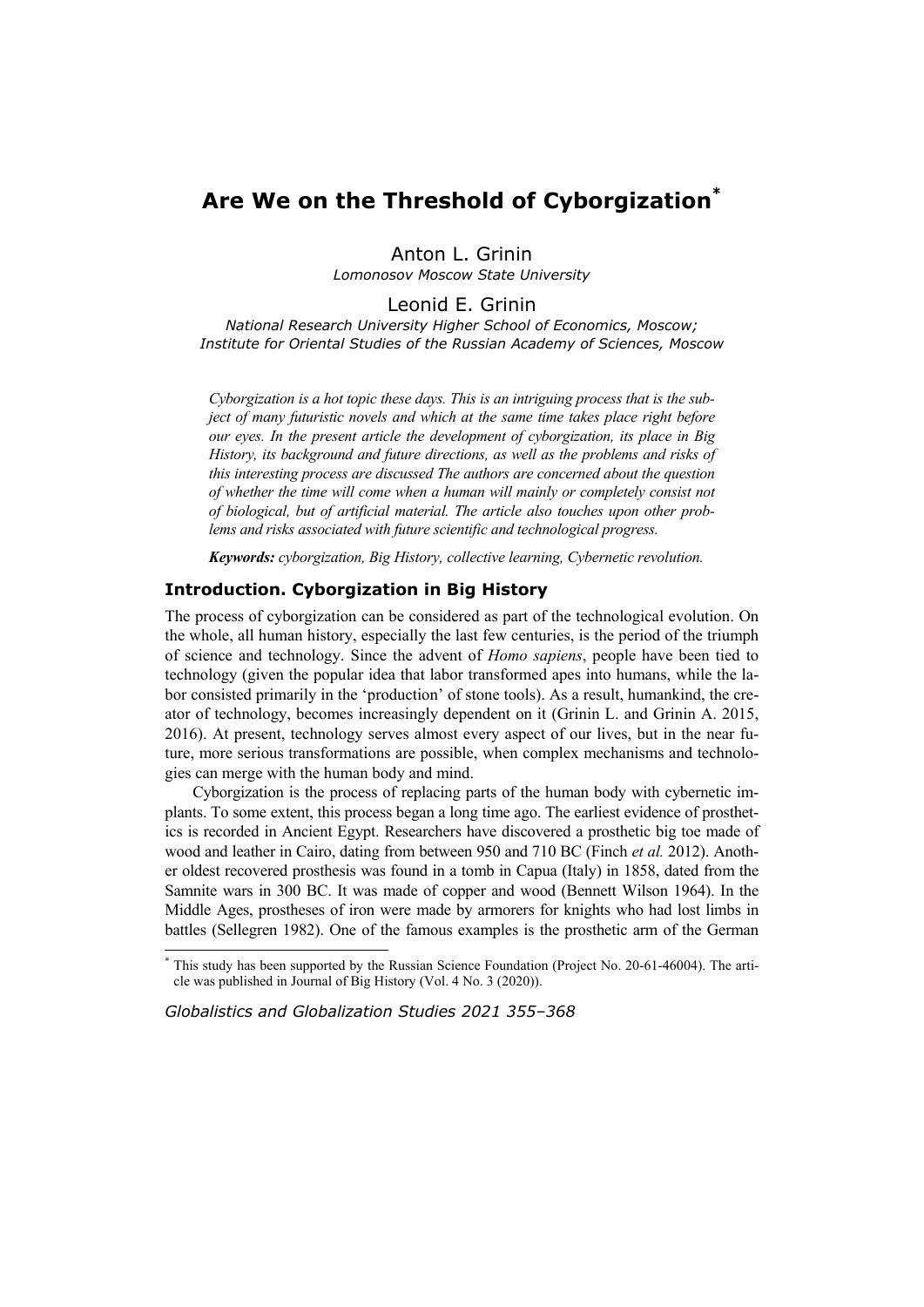Imperial Knight, mercenary, and poet Götz von Berlichingen, made at the beginning of the sixteenth century, which had a complex mechanism for that time (Goethe n.d.).

Progress in the field of artificial body parts has become so significant that almost every one of us today is a bit of a cyborg. Without a doubt, most people on the planet have false nails, artificial teeth, glasses or contact lenses. FDA estimated that 324,200 people had received cochlear implants worldwide (Technavio 2016). In 2016 the Ear Foundation in the United Kingdom estimates the number of cochlear implant recipients in the world to be about 600,000 (The Ear Foundation 2017). Artificial heart (DeVries *et al.* 1984), kidney, liver, pancreas (Stamatialis *et al.* 2008), bionic eyes (Boyle *et al.* 2003), bionic limbs (Farina and Aszmann 2014) and many more are reality now.

Unfortunately, despite the rapid development of cyborgization, there are not many theoretical concepts that shed light on the origin and developmental trends. Among the popular theories are transhumanism, whose fundamental ideas were first put forward in 1923 by the British geneticist John Burdon Sanderson Haldane (Haldane 1924; Huxley 2015), and the singularity by Ray Kurzweil (2010).

We suppose that the origin and development trends of cyborgization can be well understood within the framework of Big History. Cyborgization is an important milestone in Big History, this is the intersection of Human (or Upper Paleolithic) revolution and a new 'post-human' revolution whose consequences are not clear in many respects yet, but it will obviously start the era of an intensive impact on the human body. We see the origins of cyborgization in collective learning, which is the  $6<sup>th</sup>$  threshold of Big History. Collective learning is a term, which was coined by David Christian (see, *e.g.* Christian 2018, 2012). This is a sufficiently powerful system of communication and sharing information in such volume and with such precision that new information accumulates at the level of the community and even the species (*Idem* 2015). Collective learning has become the basis for the development of technology which provided next important thresholds 'Agriculture' and 'The Modern Revolution'( Christian *et al.* 2014; Spier 2015). The future  $9<sup>th</sup>$  threshold in our view is the threshold of cyborgization. Collective learning will develop in the global system of information exchange between the human brain and computer interfaces. Thus, there can appear a new system of collective learning which will give an impetus for the further development of Big History. It might even be the beginning of a new kind of evolution. As Richard Dawkins wrote 'Whenever conditions arise in which a new kind of replicator can make copies of itself, the new replicators will tend to take over, and start a new kind of evolution of their own' (Dawkins 2006).

## **Cybernetic Revolution**

Now are at the threshold of post-human revolution. Perhaps, it will be less radical than transhumanists and other followers of practical immortality imagine. But anyway we are speaking about considerable extension of life, replacement of the increasing number of organs and cells of the human body with non-biological materials, implantation of electronic and other elements into the human body.

In the 1950s and 1960s the world (first of all, the developed countries) witnessed the major technological revolution which continues to this day. At the end of the twentieth century, the achievements of this revolution, especially in the field of information technol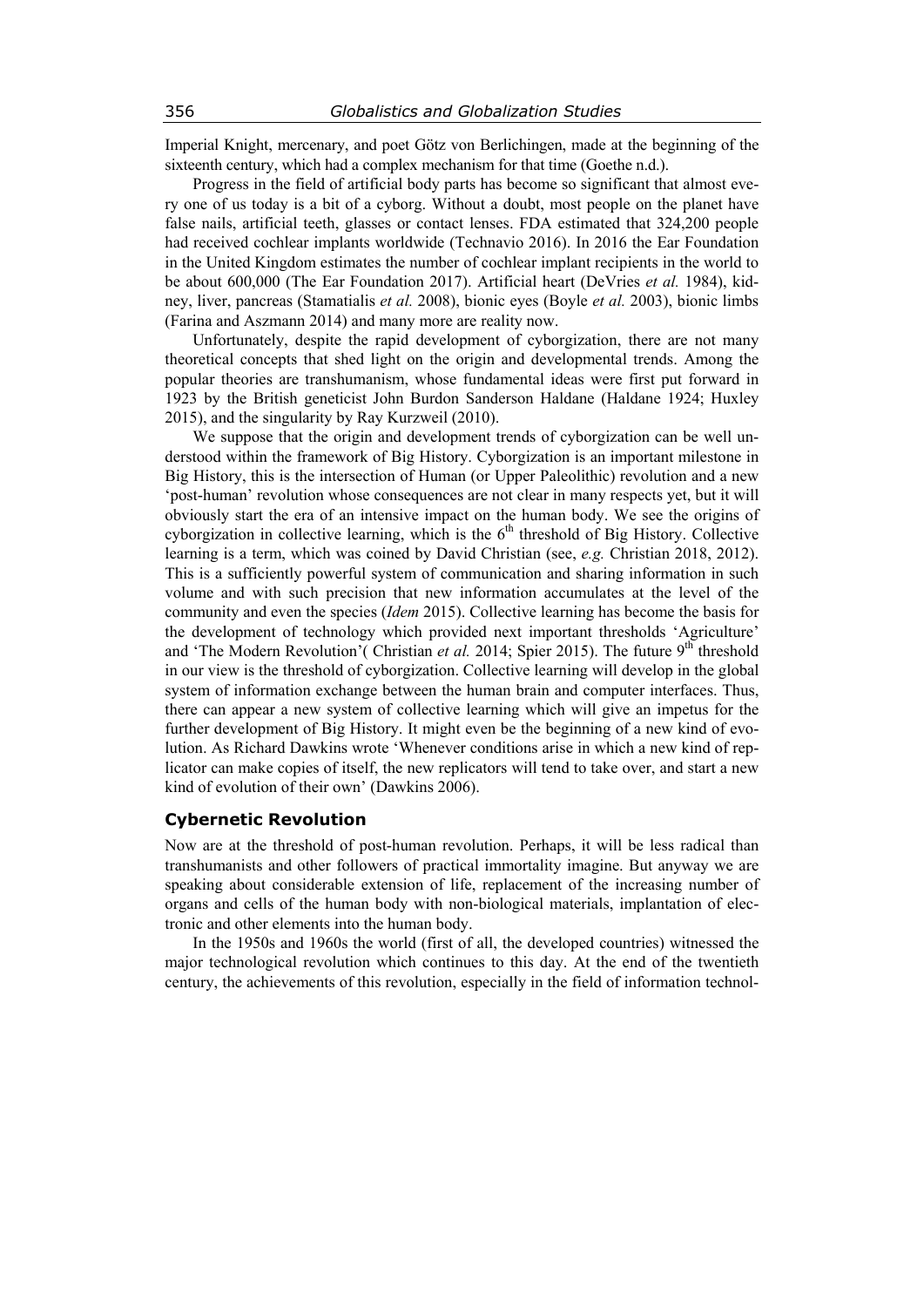ogies, has widely spread all over the world. We denote this revolution as *Cybernetic Revolution* (Grinin L. and Grinin A. 2015) since cybernetics is the science about information and its transformations in various complex systems. Cybernetic revolution during its first phase (from the 1950s to the present day) has radically changed the information processing, as well as provided a breakthrough in regulating of complex processes in a wide range of natural and artificial systems, which became part of the production process (and in the future it will provide a breakthrough by creating a fundamentally new environment*,* a world of self-regulating systems).

Cybernetic Revolution became the third largest production revolution of human history after the Agrarian (Neolithic) and Industrial ones, but it has not yet ended. We consider the revolutionary changes, which the world will face in the coming six or seven decades, will happen during the second (the final) phase of Cybernetic revolution.<sup>1</sup>

Cyborgization development as one of the trends has important prerequisites in the coming phase of Cybernetic revolution. First of all, it is a general trend of improving the quality of life and longevity. Secondly, it is a trend of development of various selfregulating systems and technologies (we define such systems and technologies as those that can operate without direct human intervention).

One of the most important driving forces of the final phase of Cybernetic Revolution will become medicine, additive, bio- and nanotechnologies, robotics, ICT and cognitive technologies, which will together form a sophisticated system of self-regulating production. We abbreviate this complex as *MANBRIC-technologies.* 

There are reasons why medicine will become the core of Cybernetic Revolution. Firstly, the share of medical services is rapidly growing accounting for about 10 per cent of the world GDP (WHO 2020) and it will continue to grow. Secondly, peripheral countries develop a huge middle class, as well as reduce poverty and illiteracy. As a result, the focus will shift from elimination of unbearable conditions to the problems of raising the standards of living, health care, *etc*. So, there is a great potential for the development of medicine. The third important issue is the problem of population aging (see, *e.g.,* Vollset *et al.* 2020). An aging population will be typical not only of developed countries, where it will become crucial for democracy, but also for a number of developing countries, in particular, China and India. The problem of pensions will become more acute (as the number of retirees per worker will increase) and at the same time the lack of a qualified labor force will increase (which in a number of countries is critical). Thus, countries will have to solve the problem of labor force shortages and pension contributions by increasing the retirement age by 10 or 15 years. It also applies to people with disabilities for their full involvement in the work process due to new technologies and medical advances. At the same time the birth rates in many developing countries will significantly decrease (*Ibid*). On the whole, these conditions will entail government involvement, as well as major investments, business activity, science development in order to provide a breakthrough in health care. The formation of such unique conditions is necessary for the beginning of a new phase of Cybernetic Revolution. This, most likely, will also be facilitated by the dan-

 $\overline{a}$ 

<sup>&</sup>lt;sup>1</sup> It is important to mention that Cybernetic Revolution itself is a continuation of a major trend. At the macro scale, technological growth has been increasing, at least over the past 40,000 years, albeit with fluctuations (Grinin, Grinin, and Korotaev 2020).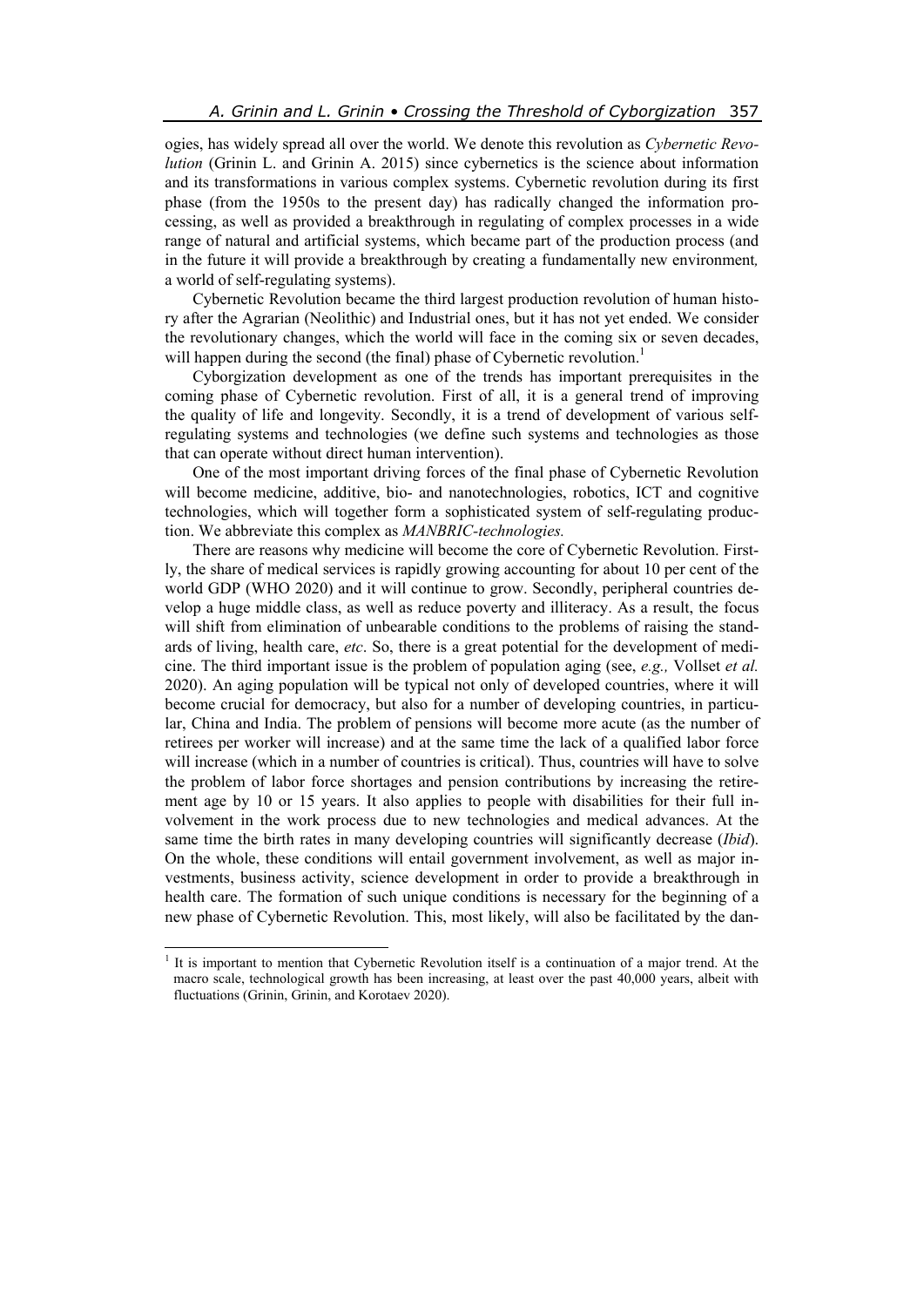ger of pandemics (as it was shown by COVID-19), which requires urgent solutions in medicine and attracts large financial resources.

# **Leading Technologies of Cyborgization**

At present there is a growing number of self-regulating technologies in different branches of medicine, Such as life support systems and artificial organs. Other systems are only moving towards self-regulation. For example, flexible controlled instruments which allow doctors to perform a surgery in the most inaccessible parts of human body with minimal incision (often using endoscopes and video cameras). One can anticipate that in the nearest future a lot of operations will be performed without human participation (*e.g.,* robotic operations, see, *e.g*., forecast in Fortune Business Insights 2019).

We suppose that many self-regulating systems will play a crucial role in development of cyborgization*.* Among them are different biosensors or bio-chips. This is a new trend representing a combination of medicine and nanotechnologies. Biochips are able to register a wide range of physiological changes and respond to them or perform specific actions. In the long term they will make it possible to constantly monitor a person's health. Because of the constant diminishing of resistor's size (Peercy 2000) some biochips are so small that they can be inserted into cells (so they are often called nanochips). These biochips can be used for different purposes, for example, for targeted drug delivery (Wang *et al.* 2015). Further miniaturization will allow to create a system, which will constantly monitor important parameters of the body, record activities, as well as to track the location of a person. Such systems will be very common in the final phase of Cybernetic Revolution.

Another important self-regulating technology is the brain–computer interface (BCI). This is an interaction between brain and computer systems that can be realized via electrode contact with the skin on the head or via electrodes implanted into the brain. Today BCIs are widely used, especially in medicine, for example, in artificial visual systems or in bionics. In the future they will significantly improve rehabilitation for people with strokes, head trauma, and other disorders. BCIs can become an essential way to make artificial parts of the body directly controlled by the brain. It will be especially important in orthopaedics or bionics. According to the World Health Organization, more than 1 billion people are living with some form of physical disability, and about 190 million adults have a major functional difficulty (World Bank 2011).

An important direction is artificial organs, which are very complex self-regulating systems. At present, there are many different artificial organs: heart, ear, eye, limbs, liver, lungs, pancreas, bladder, ovaries, trachea, *etc.* (Murphy and Atala 2014; Stamatialis *et al.* 2008). Artificial organ development will also be able to change human reproductive capabilities. The artificial womb will provide an opportunity to have children for all people irrespective of age and gender (Corea 1986; Rosen 2003).

Of course, in reality cyborgization will be based on a combination of these and other technologies. Also, the same result can be achieved by means of different technologies. For example, bionic eye, most probably will be an artificial eye (an artificial copy of the natural one). Or it can be a camera, integrated into eyeglasses, which captures images and transmits them to the optic nerve via BCIs (such technology already exists, see *e.g.* Ong and da Cruz 2012).

Speaking of cyborgization, one cannot mention the development of robots. Robots will become a well-developed self-regulating system and will spread into virtually every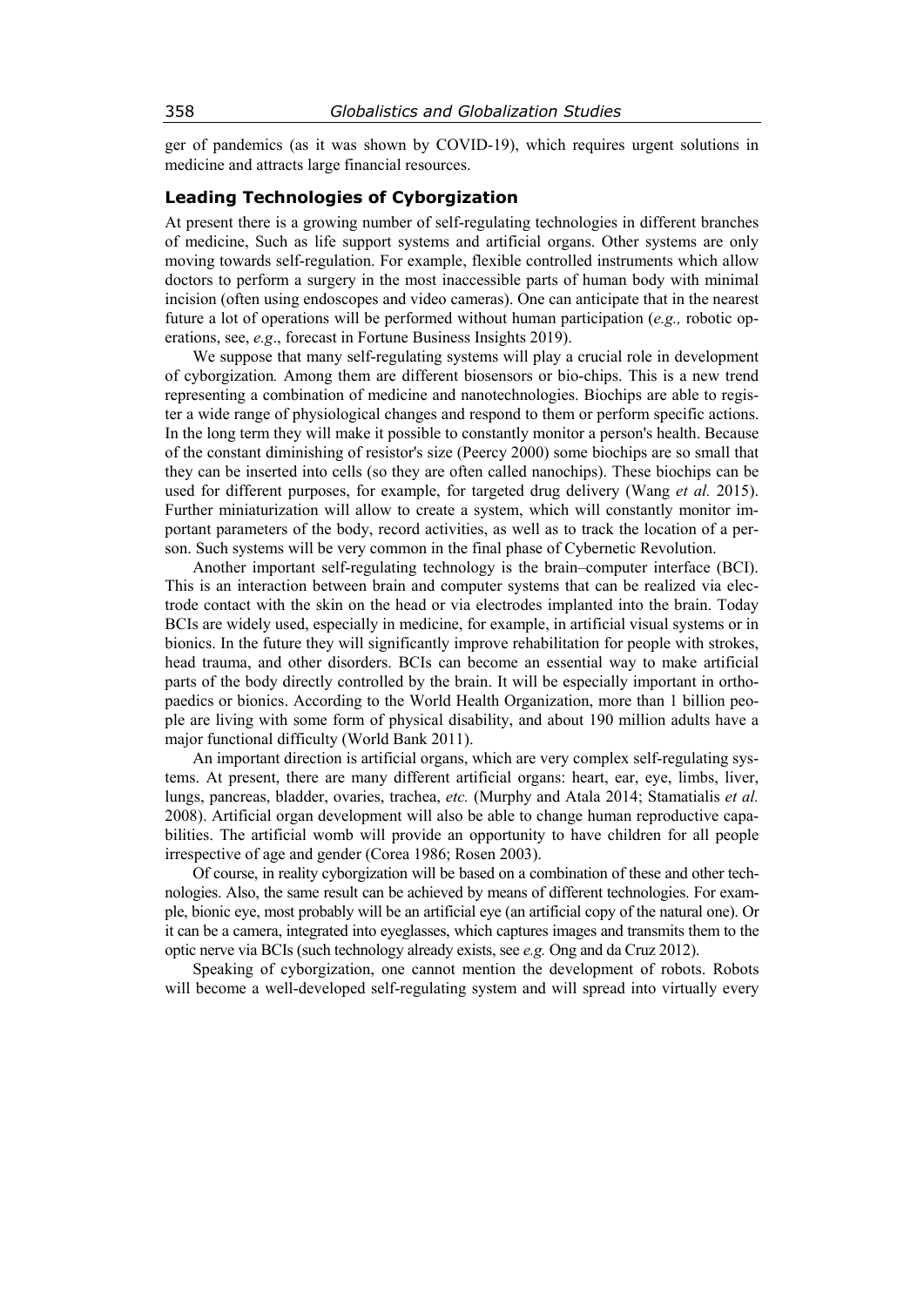area of our lives. The robotics market is expected to grow (Technavio 2020), especially healthcare robots (*e.g.,* surgical as we mentioned before or robots for rehabilitation therapy (Burgar *et al.* 1999).

# **Waiting for Radical Changes**

Many researchers suppose that we have already approached or are approaching some fundamental changes and most probably they will occur in the next decades. Some speak about the approaching the singularity point. This is a certain unprecedented level of technological progress, after which the curve of technological development will change to a new trend. There is a widespread belief that after the singularity point there will begin a new radical phase of human development (Raymond Kurzweil's works should be emphasized here, *e.g.* Kurzweil 2010 which can be evaluated as an extreme technological optimism).

We suppose that technological growth will not be infinite. Our analysis shows that there is a number of reasons to expect that in the forthcoming decades global technological growth rate will return for some time to a hyperbolic trajectory when the final phase of Cybernetic Revolution will begin. This acceleration will continue up to the late twentyfirst century. According to our calculations, technological growth at the end of the twentyfirst century will gradually slow down to the singularity point approximately in 2106. It is significant that the global aging factor will play a leading role here. After the singularity point the rate of technological progress will slow down compared to the previous epoch and the pattern of scientific-technological development itself will change dramatically. However, in the end of the twentieth century one should expect a rapid increase in the possibilities of changing the human nature.

# **From a Human to a Cyborg**

There is a popular idea of transhumanism that cyborgization will develop by placing the brain and consciousness in an abiotic immortal body. On the whole, immortality is one of the main issues of transhumanism (Fukuyama 2004; Haldane 1924; Hansell 2011; Huxley 2015; More 2013). How much is this possible? On the one hand, this direction seems quite logical, as medicine has been moving in this direction for many decades. Currently, bioprinters can create different tissues and organs (Murphy and Atala 2014), and neural interfaces allow to control some devices and equipment 'by power of thought' (Schalk *et al.* 2004). Besides, there is some kind of the oncoming development of technologies in terms of rapprochement of people and artificial systems, in particular in the construction of humanlike robots (see, *e.g.,* Hirose and Ogawa 2007). Since these robots will be used not only for work and entertainment, but also for very close or even intimate contacts with people (Yeoman and Mars 2012), the borders between the human and artificial anthropomorphous systems are likely to dissolve. Not to mention technologies such as virtual reality where even now it is becoming difficult to distinguish reality from illusion (Burdea and Coiffet 2003).

But, on the other hand, over millions of years, biological evolution has balanced all the elements of organism and its functions in an optimal and efficient (but sensitive to change) way. It is doubtful that the human brain is able to work without body, because the main purpose and function of the brain is to control the body. It is also seems irrational to change all organs and parts of the body, usually most of which work fine. It might be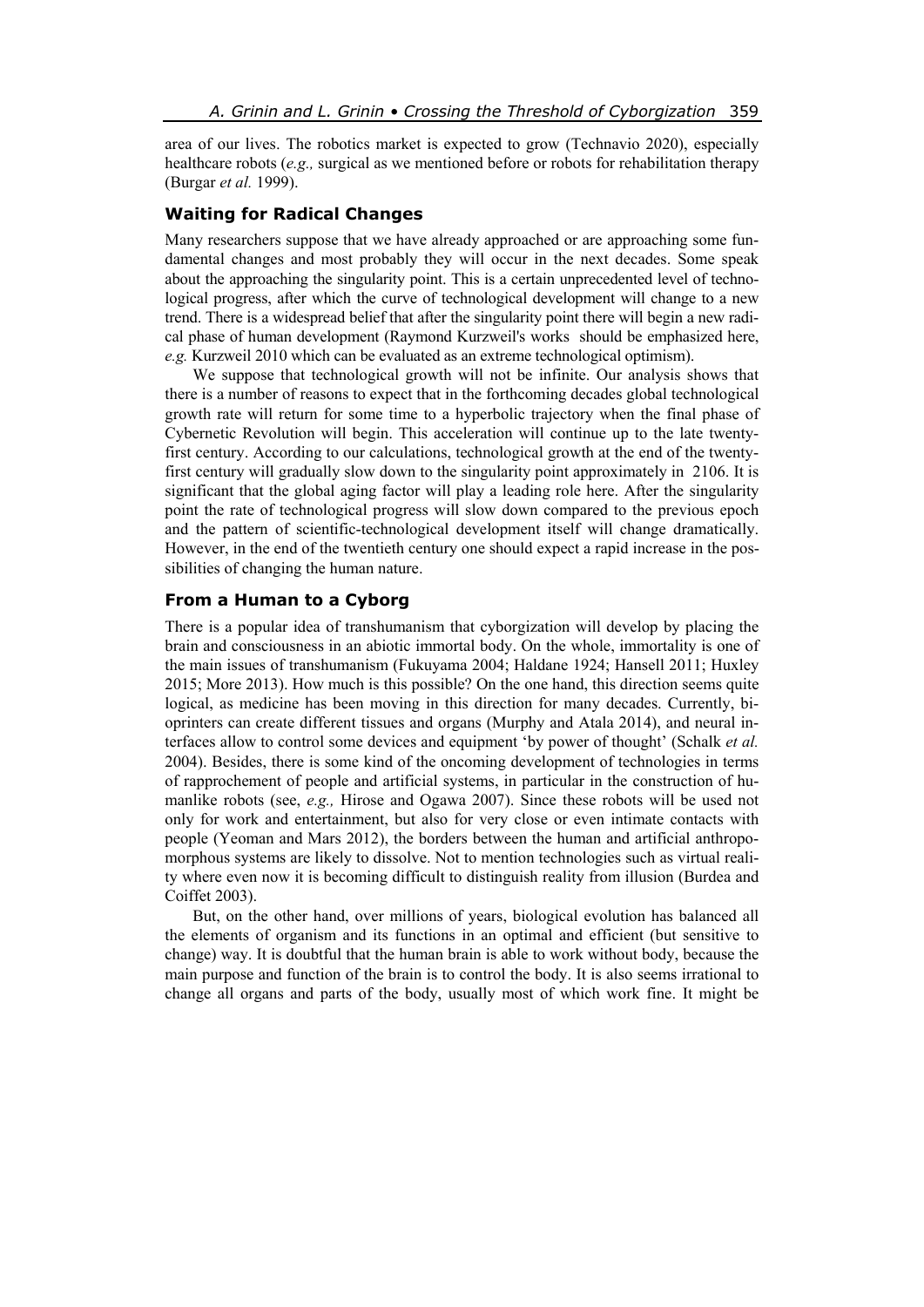much more efficient and cheaper to change only broken or less durable parts. It is more probable that the process of cyborgization will never go too far, it will always remain 'supplementary' for the biological component of organism, capable to significantly improve quality of life and to prolong it.

Today the scientists learn to create artificial biological tissues and parts of the body by means of stem cells or other biotechnologies. We suppose that this way of 'repairing' our body will be very promising. In case of basic vital organs such as the heart, lungs, liver, *etc.*, it can be more preferable and more effective than artificial non-biological organs. Today we already know about the cases when a person's heart was successfully replaced six times (and once a kidney) throughout life.<sup>2</sup> Now only a very rich person can afford it. However, in the future it will be possible 'to repair' quite a large number of people by means of laboratory-grown organs.

## **Systematizing the Risks**

The development usually starts from euphoria from implementation of new technology, much later there comes the understanding of problems which it brings, and only after that restrictive measures are taken to reduce some negative consequences. The question arises why discuss the dangers today if they will not come soon? The matter is that the future can turn out to be quite unexpected and even terrible. Thus, one should anticipate and think about that in advance.

#### **Ethical and moral problems**

The development of artificial organs, bio-chips, genetic engineering, *etc.* raises questions: What matter will a future human be made of – natural biological or artificially made biological substance or will it be a non-biological being at all? How will humans reproduce? How will human brain and consciousness function? Any such change will dramatically change human fundamental institutions, including morality and interpersonal relations. Morality and human relations do not exist separately from technology, especially from human physiology and, in a broader sense, from the biological basis. It is the result of complex sociobiological evolution and may disappear after the loss of its material biopsychic shell.

We assume that cyborgization as a whole is a process of transformation of human nature by changing human biological and adaptive abilities. Real cyborgization will involve a change in human senses and consciousness. A recent study presents a conceptual framework for the development of cyborgization, which should be based on the collaboration and fusion of biological and AI units that will shape the intelligence of cyborgs (Wu *et al.* 2016).

Moral aspects of cyborgization is not a new problem (see Bernal *et al.* 1929; Haldane 1924). However, with increasing technological development today, there appear more specific research on this topic, such as the impact of the ethical judgement of a person's decision to become a cyborg (Pelegrín-Borondo *et al.* 2020) or even on the ethical issues of cyber animals (the modification of body parts of animals with electronic or mechanical devices such as a cyborg beetle) (Xu *et al.* 2020).

 $\overline{\phantom{a}}$ 

<sup>&</sup>lt;sup>2</sup> The multi-millionaire David Rockefeller underwent the last heart transplantation at the age of 99 years.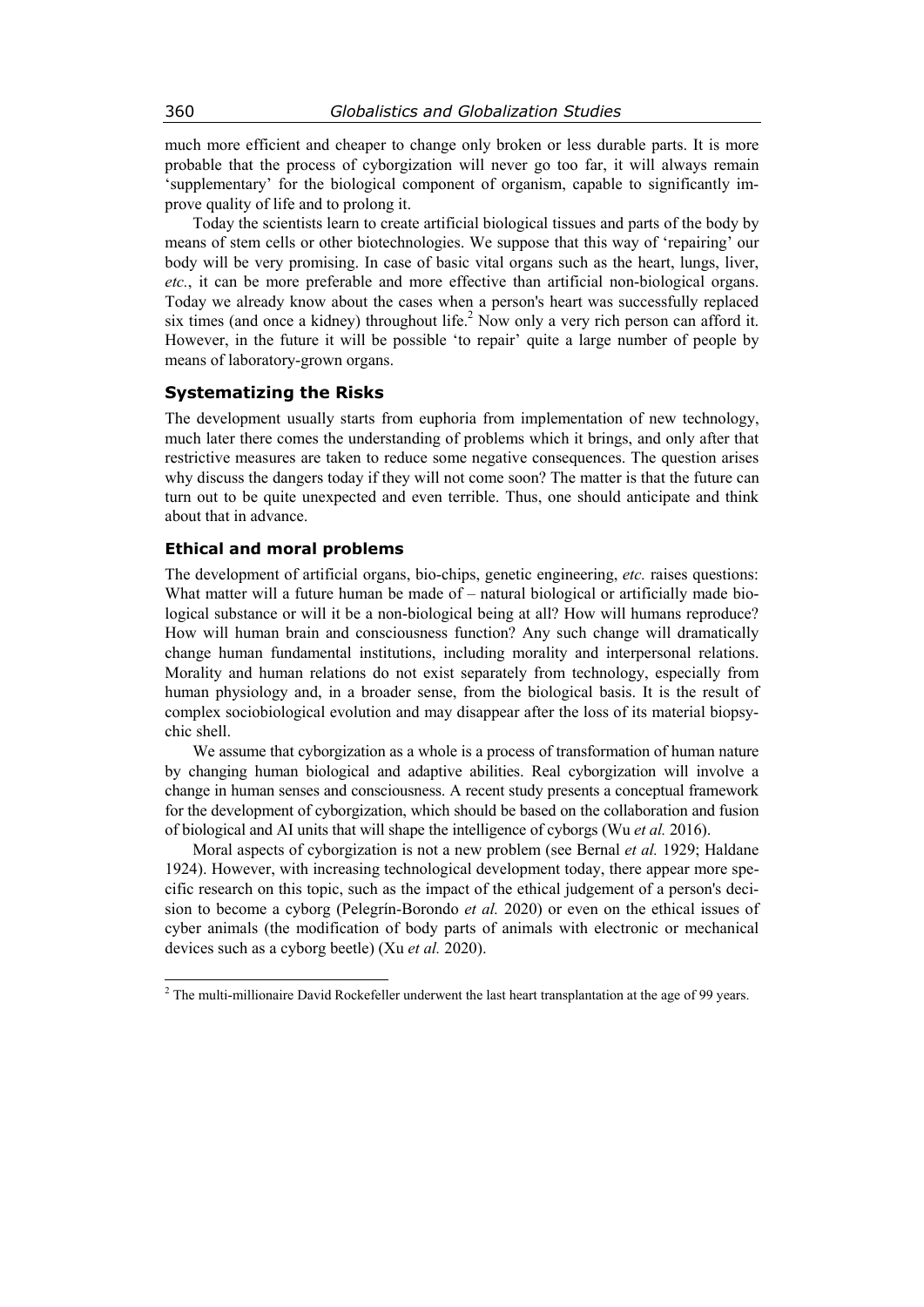An important problem was raised by Bill Joy about increasing dependence on machines. This will wean humans from thinking and solving problems, thus eliminating any practical choice, since all the decisions will be machine-made. Yet, Joy probably overestimates when writing, 'The human race might easily permit itself to drift into a position of such dependence on the machines that it would have no practical choice but to accept all of the machines' decisions'(Joy 2000: 2). Possibly, Joy also exaggerates that 'Eventually a stage may be reached at which the decisions necessary to keep the system running will be so complex that human beings will be incapable of making them intelligently. At that stage the machines will be in effective control. People won't be able to just turn the machines off, because they will be so dependent on them that turning them off would amount to suicide' (*Ibid.*). In the future, when the systems will perform most of the human mental work, our brain will be able to work less and, therefore, can become weaker than the brain of the modern human, just as muscles of many our contemporaries, who have no need in physical activity. Naturally, there will appear more systems facilitating and supporting intellectual work. Here the positive feedback will come to the fore: mind does not want to work, devices facilitate its work, and the mind weakens even more. Therefore, it is not surprising if in the future 'a mental gymnastics' will be promoted as an exercise, similar to simple physical activities today. Nevertheless, the danger of heavy reliance on technological systems is not so speculative. This is an important moral issue, since the exploitation of this reliance is quite possible, and the future 'freedom of choice' for independent thinking is unclear.

Another important moral problem is the resistance against scientific-technological progress which has a long history. The best known examples are Luddites, that is a radical organization of English textile workers in the nineteenth century, which destroyed machinery as a form of protest (see, *e.g.*Binfield 2004; Jones 2013). This struggle was caused not only by obscurantism, but also by a real necessity or grounded fears, since the progress would often exacerbate the situation, as well as to lead to many bankruptcies and throw overboard many professions; sometimes it would even desolate whole cities and territories, and also often deteriorate the quality of products. Sometimes it opened unexpected opportunities for abuse or was a source of desperate social struggle and oppression. Nevertheless, nobody managed to slow down this process. The toughening requirements for new drugs, banning GMO or cloning today, as well as many other things are modern manifestations of this struggle. It is clear that many of these restrictions and bans are absolutely necessary. On the one hand, it is difficult to expect that it is possible to get the development of scientific and technical progress under a full control. On the other hand, progress in fight for the environment-oriented production or safe drugs shows that it is quite possible to achieve a certain level of control here. In general, the mechanism of minimizing the damage from innovations consists in establishing certain institutions and rules optimizing the control over technologies; but it is especially important to make it beforehand.

## **The irreversible demographic transformations**

Each phase of production revolution is connected with demographic change. During the initial and intermediate phases (the current phase) of Cybernetic Revolution a tremendous growth of the world total population takes place. This growth is occurring primarily in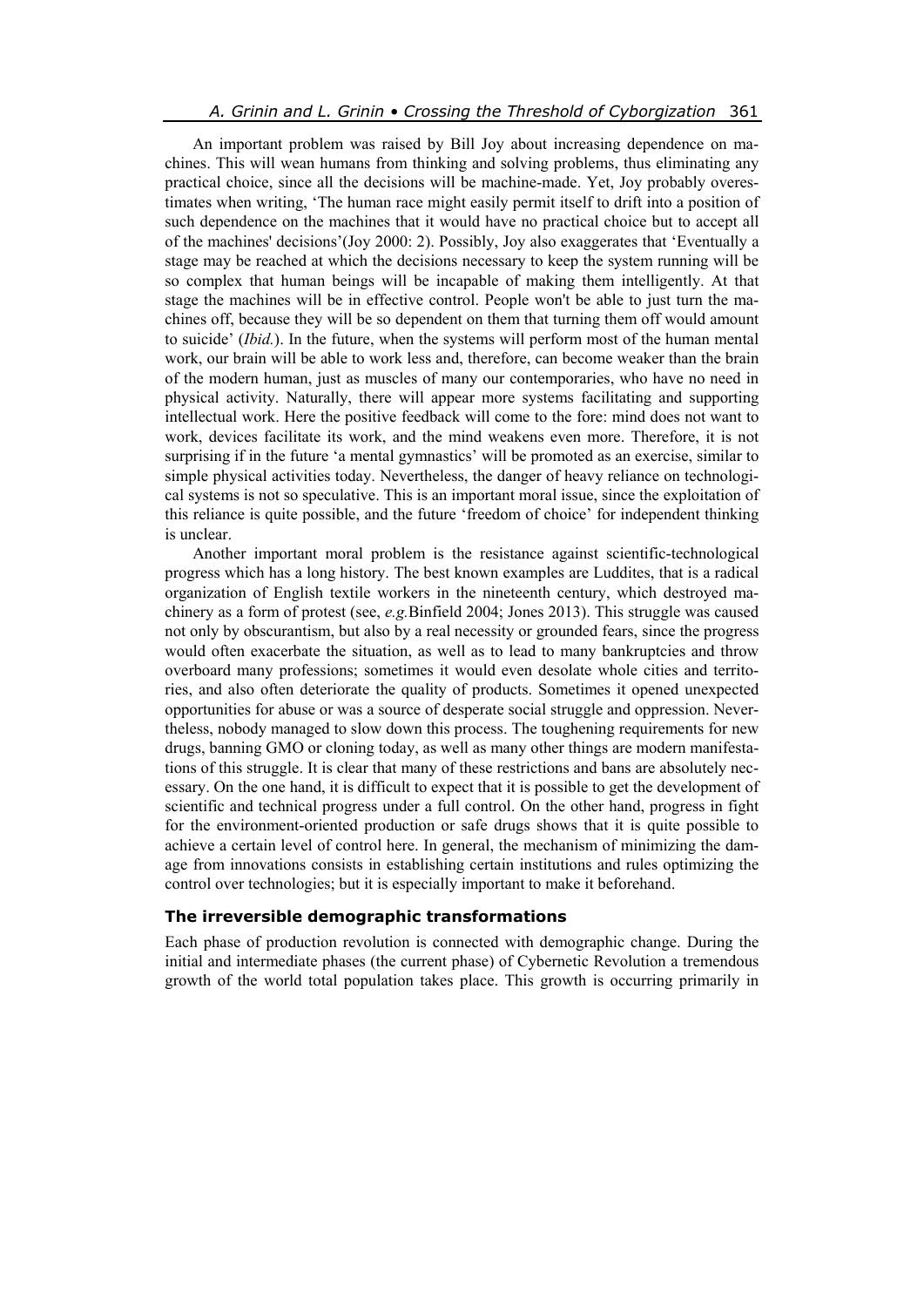developing countries and is an ongoing trend in the demographic revolution of the industrial era. But on the other hand, in the developed countries demographic revolution has culminated in the so-called demographic transition, which means a decrease in birth rate. At the same time life expectancy and its quality have considerably increased. The demographic transition is actually the result of the initial phase of Cybernetic Revolution. Not without a reason in an increasing number of developing countries the fertility rates have been falling, in some of them we also observe a noticeable population aging. During Cybernetic Revolution demographic structure has significantly changed. It has transformed from pyramidal (when children and youth make up the majority of the population) into a rectangular one, when the number of elderly people is almost equal to the number of young people (for more information about global aging and technological progress see. In the coming decades, we will observe world population aging, as a result of which its structure takes the form of a reverse pyramid (when the number of children and young cohorts will be less than of the elderly people). In some developed countries the life expectancy can increase up to 95–100 years old, and generally it can reach the level of today's most successful countries (such as Japan), that is 80–84 years, but it may even become higher (Statista 2015; Vollset *et al.* 2020). Meanwhile, an especially rapid growth of elderly cohorts will be observed in the next three decades. As a result in three decades the world will be divided not into the first and third worlds, but into the worlds of old and young nations. But by this time, an aging population will be noticeable in most countries of the world (possibly, with the exception of African states). At the same time the slowing down fertility rates and the exhausted demographic dividend in most countries of the Third World will lead to the fact that the demographic structure will change considerably, and the share of children and youth will decrease while the proportion of the elderly people will increase (Grinin L., Grinin A., and Korotayev 2016; Vollset *et al.* 2020).

## **The decline of democracy and the struggle between generations**

Population aging can lead to the decline of the democratic system. Democracy can evolve into gerontocracy, from which it will be difficult to escape (Berry 2012; Tepe and Vanhuysse 2009). The crisis of democratic governance is generally quite probable in the context of the struggle for votes. With the growing life expectancy and reduction of youth share in population structure, the number and role of elderly and old people will inevitably increase along with a probable sexual distortion: women in the western countries and men in some eastern countries. Also, since the elderly generation is more conservative in its preferences and habits, it can influence the choice of policy and many other political, social and economic nuances that can disadvantage young and middle generations.

Especially alarming is the fact that the growing life expectancy can cause a conflict between generations, since the growing number of elderly people will require an increase in working age and working capacity by 10–20 years or more (along with the full involvement of people with disabilities into labor process due to the new technical means and advances in medicine). However, in that case senior generation will probably impede the younger generation's career development. Also the elderly population can contribute to society's growing conservatism that can also slow down technological growth in the future (besides it will be difficult to replace elderly workers for whom it will be very difficult to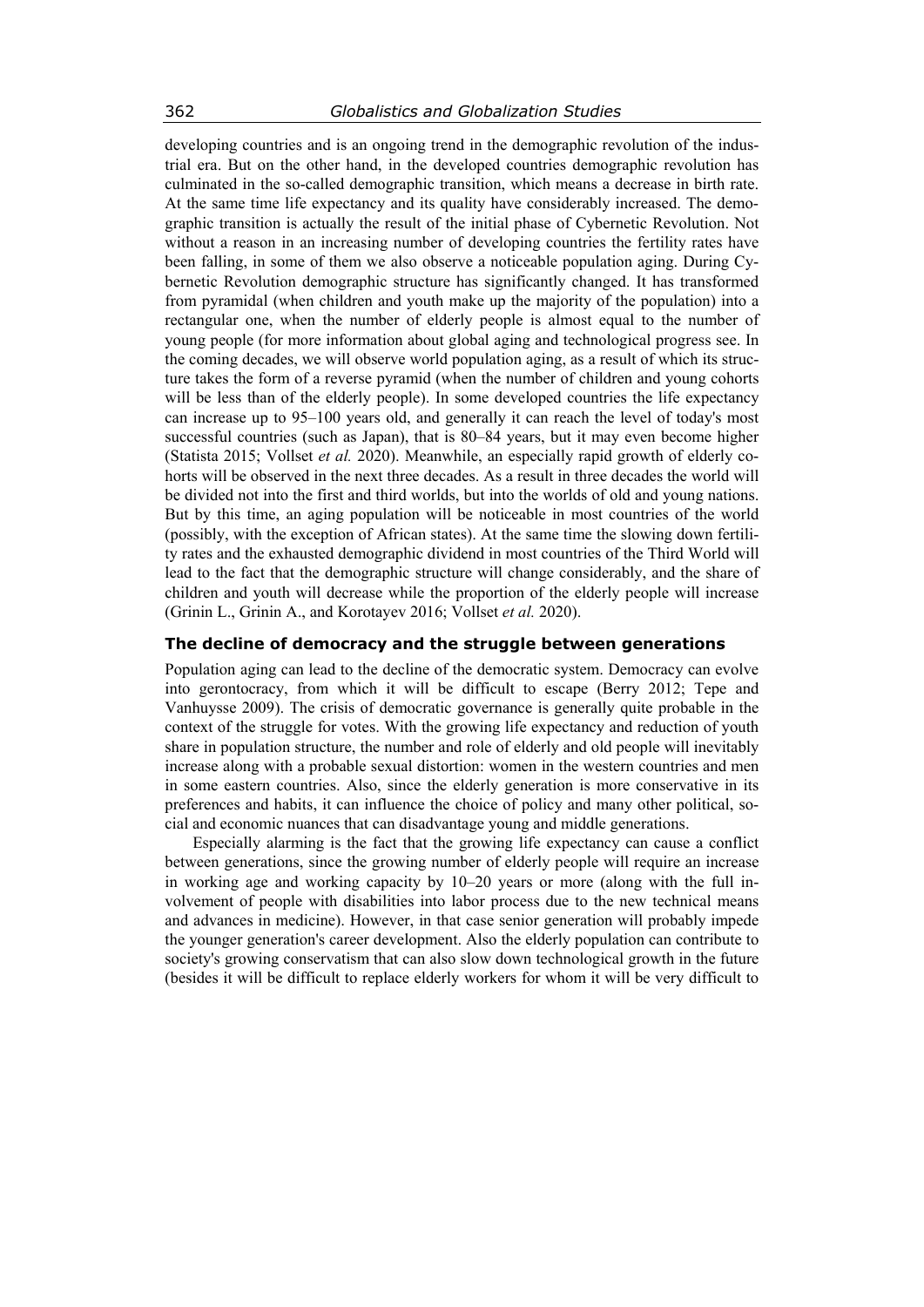be retrained). To move away the elderly people from the young people's way will become a difficult task, and we may eventually have to adopt a form of institutional 'ageism' in order to allow young people to enter the workforce in the world with high expected life duration.

It is important to note that such a turn to gerontocracy will be most quickly outlined in European countries and the USA. On the one hand, these countries have the strongest democratic traditions, and on the other hand, ethnocultural imbalance is also the most noticeable here (thus, in the future, one can expect in the USA an opposition between the young Latin and elderly white population, while in Europe between young Islamic and elderly white Christian population). It means that the North–South divide will be reproduced in every country where the elderly indigenous people will live alongside with much younger population having different cultural traditions. The conflicts between generations in these countries caused by the above-described crisis of democracy will inevitably affect the fate of the whole world within globalization.

## **The geopolitics of an artificial reproduction**

At the end of the last century it became clear that the opportunities to influence human genome and reproduction can generate a lot of complex social, political, ethical and legal problems in the future. Nevertheless, modification of human embryos has already begun. For example in 2015 China declared about the conducted work on modification of the human embryo (Cohen 2019), as well as Russia in 2019 (Cyranoski 2019). If such researches and methods of raising children outside the maternal placenta develop, the structure of population reproduction will change dramatically. We have considered this issue with respect to the breaking links between generations. But there is also a global aspect. Will the countries and the world as a whole be ready for such changes? And will some countries not want to derive benefit from their demographic advantages (which would be quite a natural course of things)? There is plenty of room for imagination. On the one hand, it is obvious that in the future, when creating some planetary structures and developing quotas for different states, a country's population number will become much more important than it is today, especially in international relations (today a country's status is rather measured by its wealth and military power). But will the West accept that countries with a much larger population will dictate their terms?

On the other hand, why do not some political elites use new reproductive technologies and, for example, launch a population growth race?

# **Conclusion. Between Technological Optimism and Reasonable Caution**

The faster changes proceed, the more difficult it is for the society to follow them and the more heterogenic it becomes in social (and often ethnocultural) terms. During the Cybernetic Revolution, the amount of information increases dramatically. This makes it difficult for many people to learn new technologies and divides the society. 'The young see themselves as "digital natives", and look down a bit on the "digital immigrants", the elderly who grew up with books and pens and paper', wrote the presidents of the Club of Rome (von Weizsäcker and Wijkman 2018: 46) In some way technological progress accelerates itself by increasing necessity to adapt and learn, and thus more and more to rely on tech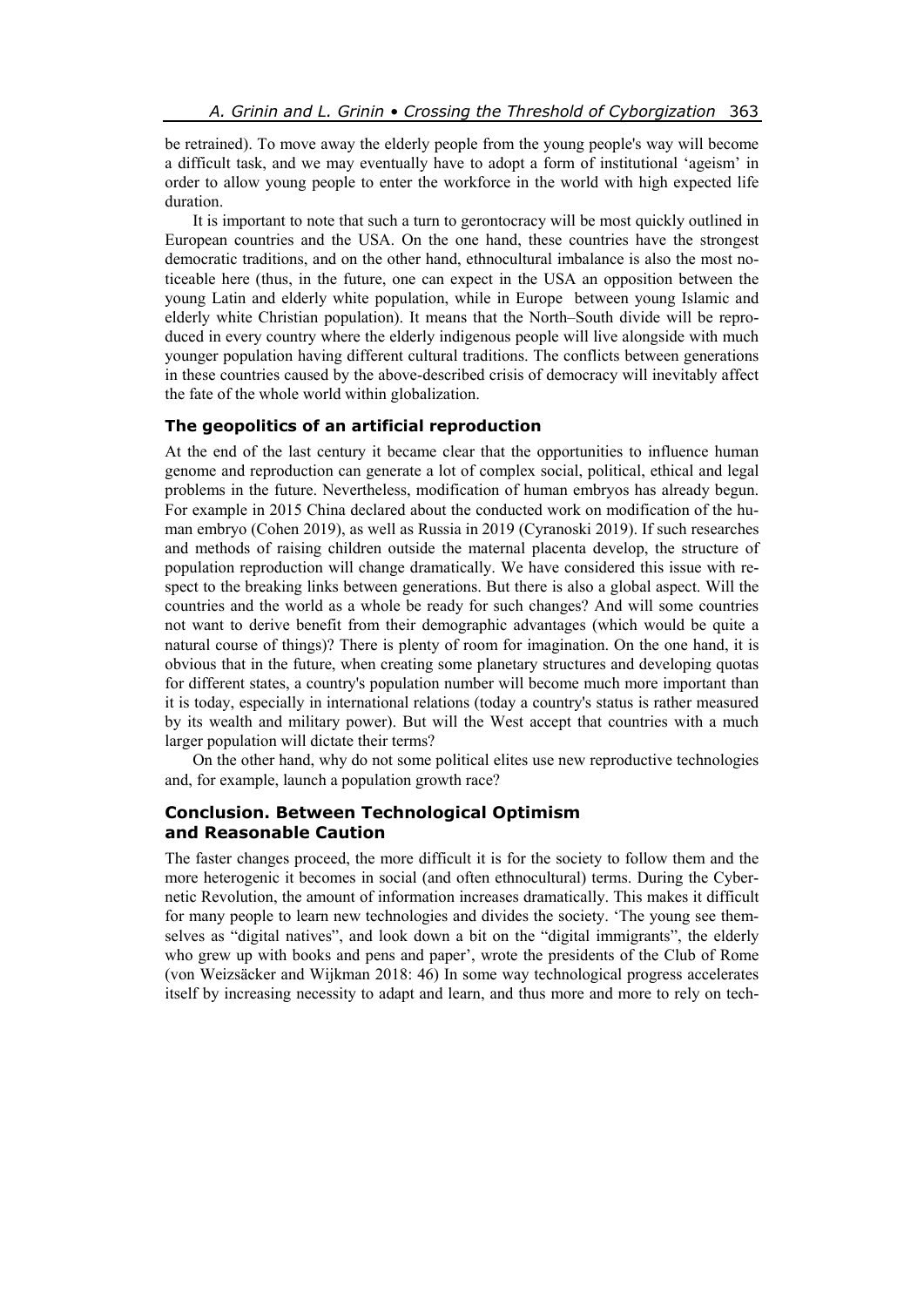nologies. This forms a new collective learning, which will be a combination of human experience and technological capabilities, will give impetus for the future  $9<sup>th</sup>$  threshold and the further development of Big History.

Human power increases with the growth of technology, but along with this many previously unknown problems occur. That is why, if we want to make use of the new opportunities (and why should not we?), it is necessary to foresee problems and to minimize their consequences and 'future shock'.<sup>3</sup> Unfortunately, humanity does not learn much from its own mistakes and pays little attention to future problems. It is also rather difficult to foresee problems; therefore, we need certain institutions or administrative-legal systems which would generally take the technological development under control and would develop in cooperation with technologies while preserving their functionality. However, for this purpose it is necessary to regulate the rate of scientific and technological progress in the world. We believe that sooner or later it will become possible. Unfortunately, so far it is unachievable since the competition between countries is primarily based on the different level of economic growth. It becomes obvious that the control over hazardous changes will also require certain political transformations which can turn extremely complicated and sensitive (Grinin and Korotayev 2013).

Meanwhile, in society for a long time and still there are two main regulators, without which it cannot exist. These are morals and law, which are also based on psychological structures of society (Grinin L. and Grinin A. 2016). But the faster technology develops, the less recognized moral becomes, since it fails to find a new balance. Also it is rather possible that beyond a certain limit of the speed of scientific-technological development, a noticeable destruction of moral (or its disintegration into different varieties) can start. And it is all the more dangerous when powerful technological opportunities of transformation of the human body develop. Due to the lack of moral restrictions and the desire to make big profits, various dangerous phenomena may prevail: from the fashion for body corrections to attempts to become superhuman with the help of new medical technologies.

Having appeared in the agrarian and craft societies the Law became mature during the period of industrialism (while the rule-making process takes place within any society). The law, being more flexible than moral, nevertheless, demands a certain stability which is hardly achievable in conditions of rapid technological changing technologies. According to Stanisław Lem (1968: 269), society and its legal rules most often become weak in the face of technological innovations, if only they do not enter into a direct conflict with laws. And, as Lem fairly notes, 'the intensity with which "simplifying" technology undermines values is positively correlated with their effectiveness'. This means that the more effectively technologies solve certain issues, the more they change the society, its moral and legal pattern, whose consequences we begin to realize much later. In what way the future society will organize itself is not clear yet. During the previous epochs, the moral and law could be compared with two feet on which the society stood quite firmly. But, figuratively speaking, if one 'foot' (moral) disappears and the other (the law) weakens will the society be able to keep the balance on such a weak basis at such high rate of progress?

 $\overline{\phantom{a}}$ 

<sup>&</sup>lt;sup>3</sup> We are constantly facing such shocks, therefore, the issue raised by Alvin Toffler in his well-known *Future Shock* nearly half a century ago still remains relevant.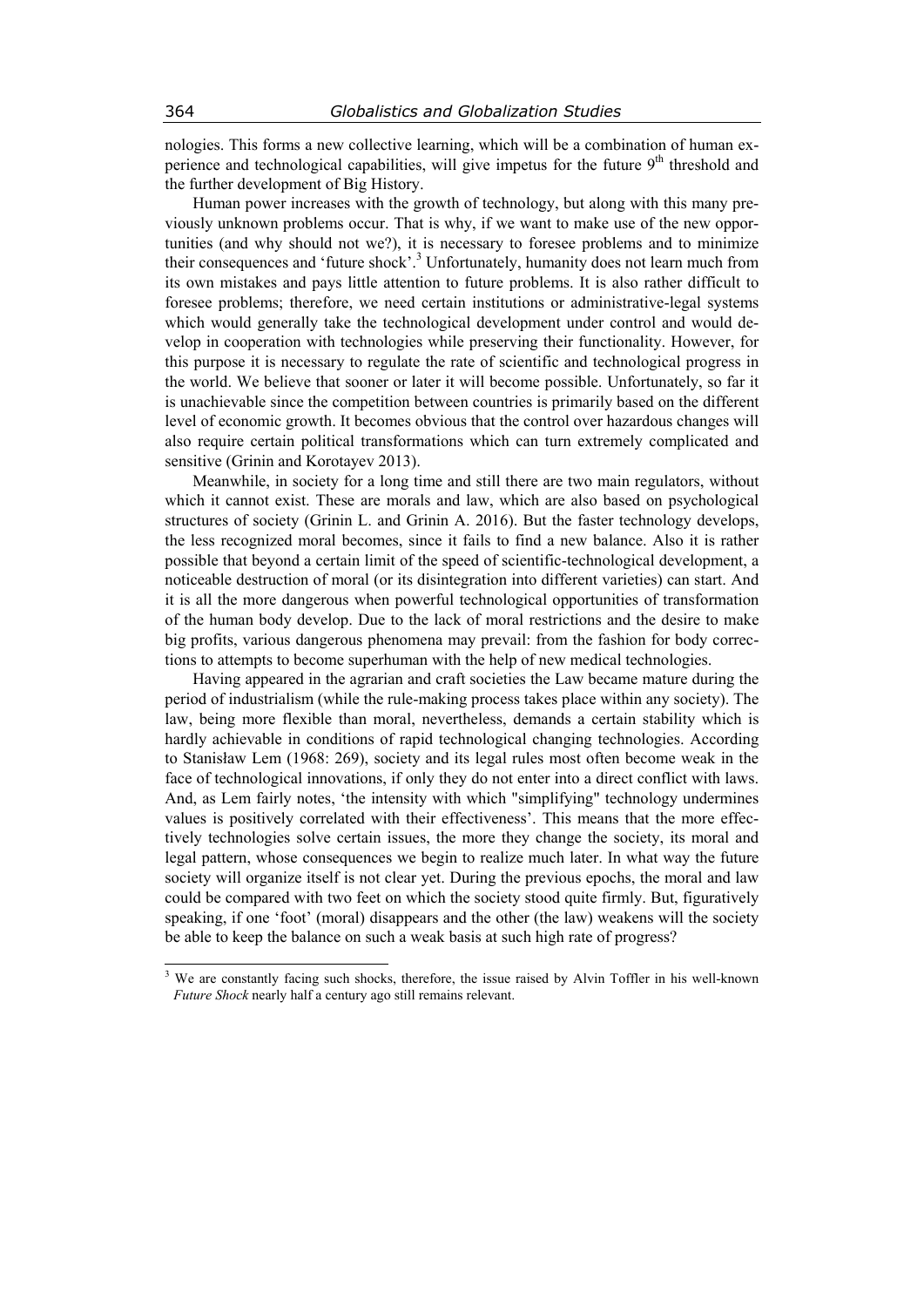It is difficult and actually senseless to try to impede progress. However, there is always a question of what to consider as progress at every particular epoch and what are the costs. Anyway, it is better not to rush into changes with vague consequences. When treading new ground, it is better to be careful than to rush. Science, innovations and changes too quickly put a lot of new legal, moral, and economic problems and cause sharp disputes, conflicts, trade wars, and phobias. The public consciousness definitely lags behind. The uncontrollable technological progress can be compared with the Roc, the legendary bird from the Arabian Nights that quickly carries the humankind but demands human sacrifice. Are we ready for it? And the question of what we are ready to sacrifice for the sake of progress is one of the most important.

## **References**

- **Bennett Wilson, A. 1964.** Limb Prosthetics Today. *Physical Therapy* 44 (6): 435–469. URL: https://doi.org/10.1093/ptj/44.6.435.
- **Bernal, J. D., Maurois, A., and Radhakrishnan, S. 1929.** *The World, the Flesh and the Devil*. Kegan Paul, Trench, Trubner.
- **Berry, C. 2012.** *The Rise of Gerontocracy? Addressing the Intergenerational Democratic Deficit.* London: Intergenerational Foundation.
- **Binfield, K. 2004.** *Writings of the Luddites*. JHU Press.
- **Boyle, J., Maeder, A., and Boles, W. 2003.** *Scene Specific Imaging for Bionic Vision Implants*. Vol. 1. 3<sup>rd</sup> International Symposium on Image and Signal Processing and Analysis, 2003. ISPA 2003. (pp. 423–427). Rome, Italy: IEEE. URL: https://doi.org/10.1109/ISPA. 2003.1296934.
- **Burdea, G. C., and Coiffet, P. 2003.** *Virtual Reality Technology*. John Wiley & Sons.
- **Burgar, C. G., Lum, P., Shor, P. C., and Loos, H. 1999.** Development of Robots for Rehabilitation Therapy: The Palo Alto VA/Stanford Experience. *Journal of Rehabilitation Research and Development* 37: 663–673.
- **Christian, D. 2018.** *Origin Story: A Big History of Everything/David Christian*. New York Boston – London: Little, Brown and Company.
- **Christian, D. 2012.** Collective Learning. In Anderson, R. C. (ed.), *Berkshire Encyclopedia of Sustainability.* Vol. 10. *The Future of Sustainability* (pp. 49–56). Berkshire.
- **Christian, D.. 2015.** Part II. Global History and Modernity Swimming Upstream: Universal Darwinism and Human History. In Grinin, L. E., Ilyin, I. V., Herrmann, P., and Korotayev, A. V. (eds.), *Globalistics and Globalization Studies: Big History & Global History* (pp. 138–154). Volgograd: Uchitel.
- **Christian, D., Brown, C. S., and Benjamin, C. 2014.** Big History: Between Nothing and Everything. *Asian Review of World Histories* 2 (2): 267–269.
- **Cohen, J. 2019.** The Untold Story of the 'Circle of Trust' Behind the World's First Gene-Edited Babies. *Science*. URL: https://doi.org/10.1126/science.aay9400.
- **Corea, G. 1986.** The Mother Machine: Reproductive Technologies from Artificial Insemination to Artificial Wombs. *MCN: The American Journal of Maternal/Child Nursing* 11 (5): 357–363.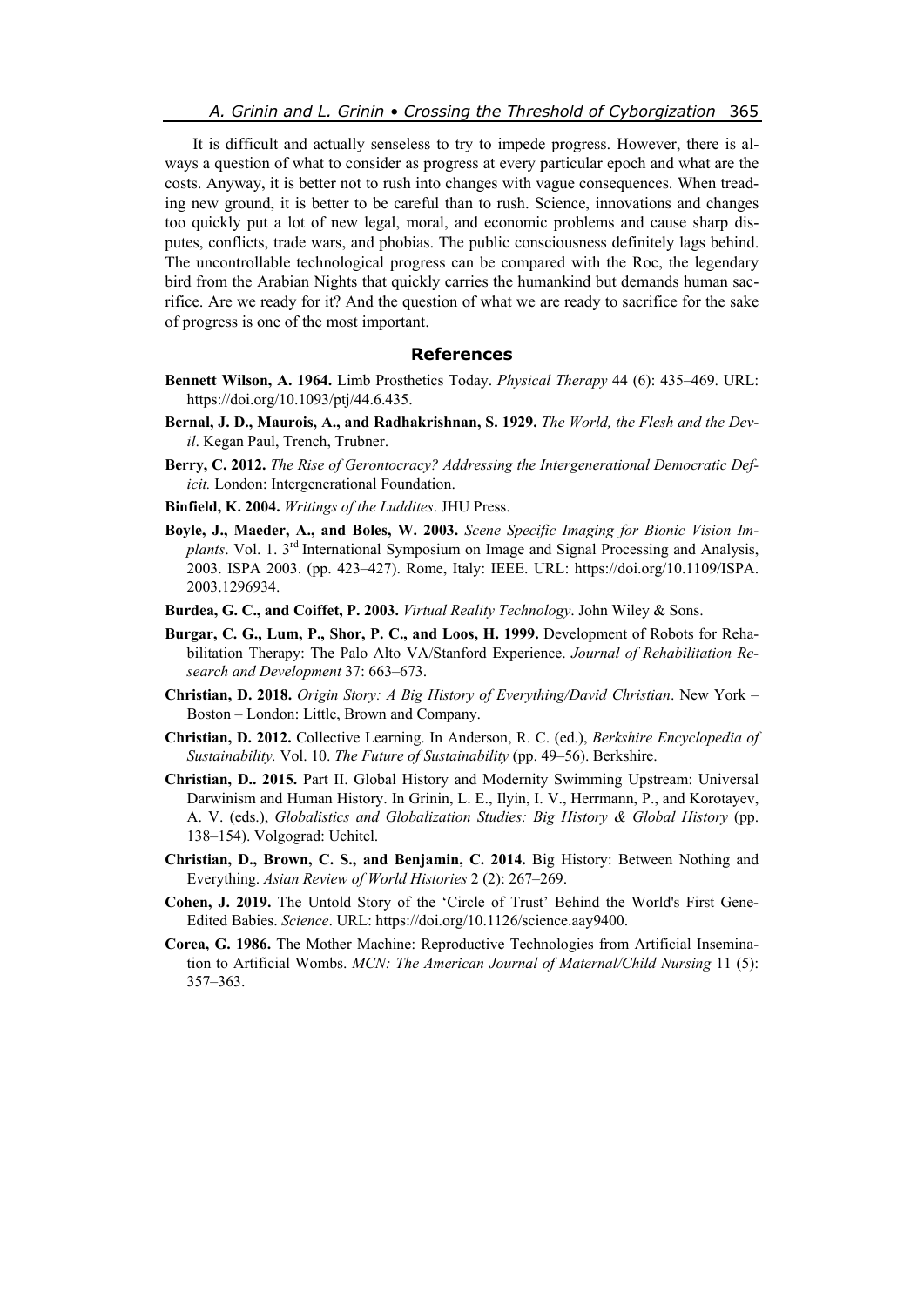- **Cyranoski, D. 2019.** Russian 'CRISPR-baby' Scientist Has Started Editing Genes in Human Eggs with Goal of Altering Deaf Gene. *Nature* 574: 7779.
- **Dawkins, R. 2006.** *The Selfish Gene: 30th Anniversary edition*. OUP Oxford. URL: https:// books.google.ru/books?id=EJeHTt8hW7UC.
- **DeVries, W. C., Anderson, J. L., Joyce, L. D., Anderson, F. L., Hammond, E. H., Jarvik, R. K., and Kolff, W. J. 1984.** Clinical Use of the Total Artificial Heart. *New England Journal of Medicine* 310 (5): 273–278. URL: https://doi.org/10.1056/NEJM198402023 100501.
- **Farina, D., and Aszmann, O. 2014.** Bionic Limbs: Clinical Reality and Academic Promises. *Science Translational Medicine* 6 (257): 257ps12-257ps12. URL: https://doi.org/10.1126/ scitranslmed.3010453.
- **Finch, J. L., Heath, G. H., David, A. R., and Kulkarni, J. 2012.** Biomechanical Assessment of Two Artificial Big Toe Restorations from Ancient Egypt and their Significance to the History of Prosthetics. *JPO: Journal of Prosthetics and Orthotics* 24 (4): 181–191.
- **Fortune Business Insights. 2019.** *Surgical Robots Market Size, Growth*. Global Report, 2026. June 1. URL: https://www.fortunebusinessinsights.com/industry-reports/surgical-robotsmarket-100948. Accessed: 9.10. 2020.
- **Fukuyama, F. 2004.** Transhumanism. *Foreign Policy* 144: 42–43.
- **Goethe, J. W. (n.d.).** *Goetz von Berlichingen*. 120.
- **Grinin, L. E., Grinin, A. L., and Korotayev, A. 2016.** Forthcoming Kondratieff Wave, Cybernetic Revolution, and Global Ageing. *Technological Forecasting and Social Change* 97: 1–17. URL: https://doi.org/10.1016/j.techfore.2016.09.017.
- **Grinin, L., Grinin, A., and Korotayev, A. 2020.** A Quantitative Analysis of Worldwide Long-Term Technology Growth : From 40,000 BCE to the Early 22nd Century. *Technological Forecasting and Social Change*): 119955. URL: https://doi.org/10.1016/j.techfore. 2020.119955.
- **Grinin, L., and Grinin, A. L. 2015.** Global Technological Perspectives in the light of Cybernetic Revolution and Theory of Long Cycles. *Journal of Globalization Studies* 6 (2): 119–142.
- **Grinin, L., and Grinin, A. L. 2016.** *The Cybernetic Revolution and the Forthcoming Epoch of Self-Regulating Systems*. Moscow: Moscow Branch of the 'Uchitel' Publishing House.
- **Grinin, L., and Korotayev, A. 2013.** Globalization and the World System Evolution. In Grinin, L. E., and Korotayev, A. V. (eds.), *Evolution: Development within Big History, Evolutionary and World-System Paradigms.* (pp. 30–68). Volgograd: Uchitel.
- **Haldane, J. B. S. 1924.** *Daedalus or Science and the Future*. New York: EP Dutton.
- **Hansell, G. R. 2011.** *H+/-: Transhumanism and its Critics*. Xlibris Corporation.
- **Hirose, M., and Ogawa, K. 2007.** Honda Humanoid Robots Development. *Philosophical Transactions of the Royal Society A: Mathematical, Physical and Engineering Sciences* 365 (1850): 11–19. URL: https://doi.org/10.1098/rsta.2006.1917.
- **Huxley, J. 2015.** Transhumanism. *Ethics in Progress* 6 (1): 12–16.
- **Jones, S. E. 2013.** *Against Technology: From the Luddites to Neo-Luddism*. Routledge.
- **Joy, B. 2000.** Why the Future Doesn't Need Us. *Wired*. April 1. URL: https://www.wired.com/ 2000/04/joy-2/ (Accessed: 8.10. 2020).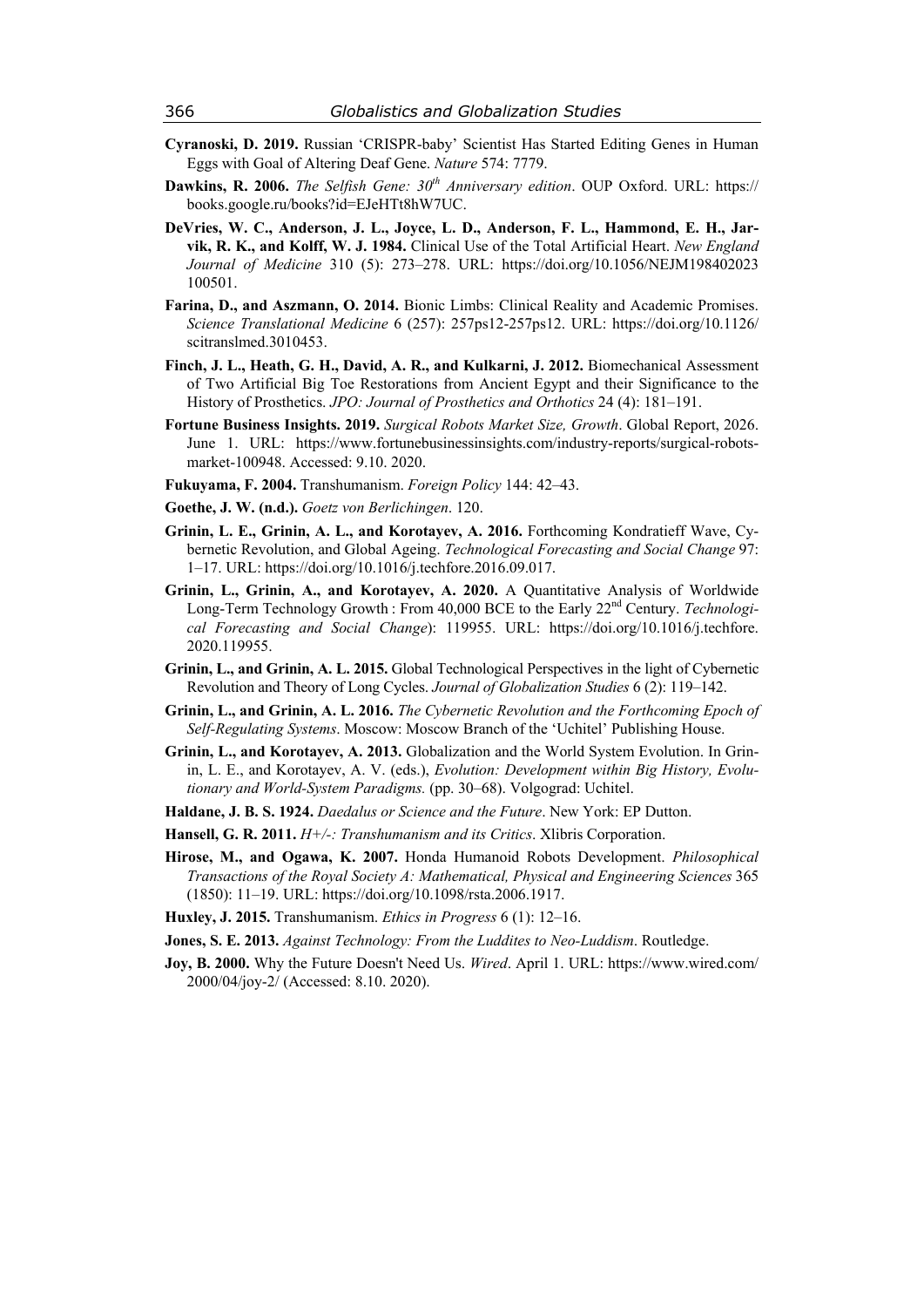**Kurzweil, R. 2010.** *The Singularity is Near*. Gerald Duckworth & Co.

**Lem, S. 1968.** *Sum of Technology.* Moscow. *In Russian* (Лем, С. *Сумма технологии*. М.).

- **More, M. 2013.** The Philosophy of Transhumanism. *The Transhumanist Reader* 8.
- **Murphy, S. V., and Atala, A. 2014.** 3D Bioprinting of Tissues and Organs. *Nature Biotechnology* 32 (8): 773–785. URL: https://doi.org/10.1038/nbt.2958.
- **Ong, J. M., and da Cruz, L. 2012.** The Bionic Eye: A Review: The Bionic Eye. *Clinical & Experimental Ophthalmology* 40 (1): 6–17. URL: https://doi.org/10.1111/j.1442-9071.2011. 02590.x.
- **Peercy, P. S. P. 2000.** The Drive to Miniaturization. *Nature* 406 (6799): 1023–1026. URL: https://doi.org/10.1038/35023223.
- **Pelegrín-Borondo, J., Arias-Oliva, M., Murata, K., and Souto-Romero, M. 2020.** Does Ethical Judgment Determine the Decision to Become a Cyborg? Influence of Ethical Judgment on the Cyborg Market. *Journal of Business Ethics* 161 (1): 5–17. URL: https://doi. org/10.1007/s10551-018-3970-7.
- **Rosen, C. 2003.** Why not Artificial Wombs? *The New Atlantis* 3: 67–76.
- **Schalk, G., McFarland, D. J., Hinterberger, T., Birbaumer, N., and Wolpaw, J. R. 2004.** BCI2000: A General-Purpose Brain-Computer Interface (BCI) System. *IEEE Transactions on Biomedical Engineering* 51 (6): 1034–1043. URL: https://doi.org/10.1109/TBME.2004. 827072.
- **Sellegren, K. R. 1982.** An Early History of Lower Limb Amputations and Prostheses. *The Iowa Orthopaedic Journal* 2: 13–27.
- **Spier, F. 2015.** *Big History and the Future of Humanity*. John Wiley & Sons.
- **Stamatialis, D. F., Papenburg, B. J., Gironés, M., Saiful, S., Bettahalli, S. N. M., Schmitmeier, S., and Wessling, M. 2008.** Medical Applications of Membranes: Drug Delivery, Artificial Organs and Tissue Engineering. *Journal of Membrane Science* 308 (1–2): 1–34. URL: https://doi.org/10.1016/j.memsci.2007.09.059.
- **Statista. 2015.** Life Expectancy at Birth Forecast United Kingdom 2013–2060 Statistic. *Statista*. May 20. URL: https://www.statista.com/statistics/478512/life-expectancy-birth-forecastunited-kingdom-uk/ (Accessed: 9. 10. 2020).
- **Technavio. 2016.** The Number of Cochlear Implants Shipped Worldwide is Expected to Hit 96,000 by 2020. *Technavio*. February 1. URL: https://blog.technavio.com/blog/numbercochlear-implants-shipped-worldwide-expected-hit-96000-2020 (Accessed 1. 10. 2020).
- **Technavio. 2020.** Robotic Simulator Market Will Showcase Neutral Impact during 2020–2024. Growing Need for Robotic Simulation to Boost Market Growth | *Technavio.* October 7. URL: https://www.businesswire.com/news/home/20201007005757/en/Robotic-Simulator-Market-will-Showcase-Neutral-Impact-during-2020-2024-Growing-Need-for-Robotic-Simulation-to-Boost-Market-Growth-Technavio (Accessed: 9. 10. 2020).
- **Tepe, M., and Vanhuysse, P. 2009.** Are Aging OECD Welfare States on the Path to Gerontocracy? Evidence from 18 Democracies, 1980–2002. *Journal of Public Policy* 1–28.
- **The Ear Foundation. 2017.** Cochlear Implant Information Sheet. *The Ear Foundation.* July 11. URL: https://web.archive.org/web/20170711192446/http://www.earfoundation.org.uk/ files/download/1221 (Accessed: 1. 10. 2020).